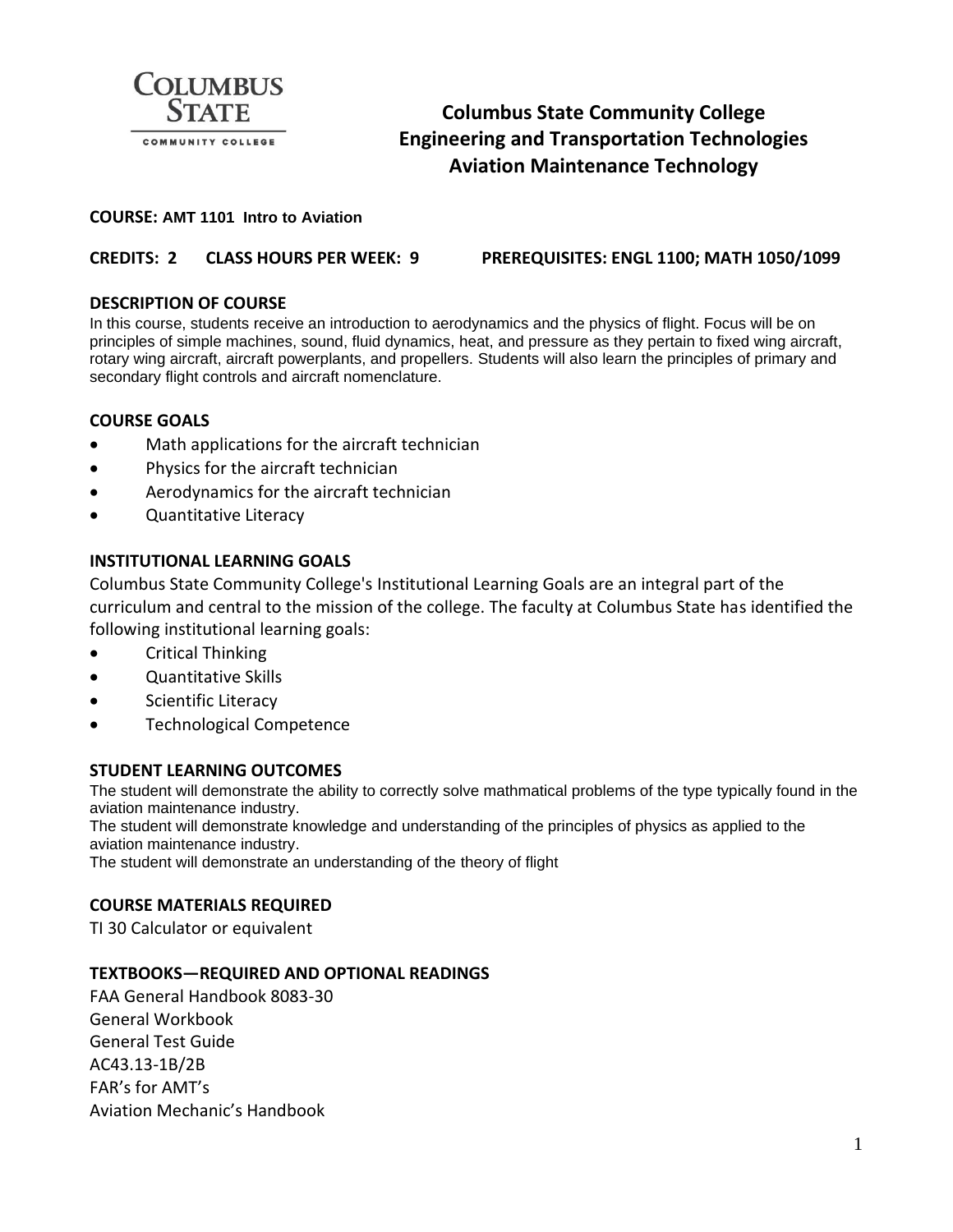Aviation Dictionary (*Optional*)

# **AVIATION MAINTENANCE TECHNOLOGY SYLLABUS STATEMENTS**

Aviation Maintenance Technology required College Syllabus Statements on **Assessment**, **Participation and Safety**, and **Attendance** can be found a[t http://www.cscc.edu/academics/departments/aviation](http://www.cscc.edu/academics/departments/aviation-maintenance/requirements.shtml)[maintenance/requirements.shtml](http://www.cscc.edu/academics/departments/aviation-maintenance/requirements.shtml) or on the College website –Search 'Aviation'; click on 'Aviation Maintenance'; click on 'Requirements' tab.

# **SPECIAL COURSE REQUIREMENTS**

Part 147 Para 147.21 (d) (3) and 147.31 (b) state that tests must be given in all subject areas and that the tests given must all be passed.

As students progress through the program, they will be given subject area tests relative to the course subject areas. Students must demonstrate a 70% minimum passing score on every subject test. If a subject area test is failed, the student will be given additional opportunities to pass the subject test. All subject tests must be passed before a certificate of program completion can be issued.

FAA Subject Are Test for this course:

- I-H: Mathematics
- I-J: Basic Physics

To be awarded a Certificate of Program Completion, in addition to subject area testing, the student must also:

Successfully pass each course required for the certificate. Requirements for passing each course include:

A 70% average evaluation for graded course elements. Instructors determine the weights of course grading.

Successful completion of all required laboratory requirements of the course.

Attendance in compliance with the attendance policy.

Students can pass a course with a grade of "D", however students must have a minimum overall Grade Point Average of 2.0 (out a possible 4.0) to be awarded a certificate of completion. Courses can be repeated to improve grades.

| Grade Area | Weight | Percentage | Lab Project         | Pass | Fail |
|------------|--------|------------|---------------------|------|------|
|            |        | Earned     |                     |      |      |
| Unit Test  | 20%    |            | Math Labs           |      |      |
| Mid Term   | 20%    |            | <b>Physics Labs</b> |      |      |
| Quiz       | 15%    |            | Aerodynamics        |      |      |
| Final      | 20%    |            |                     |      |      |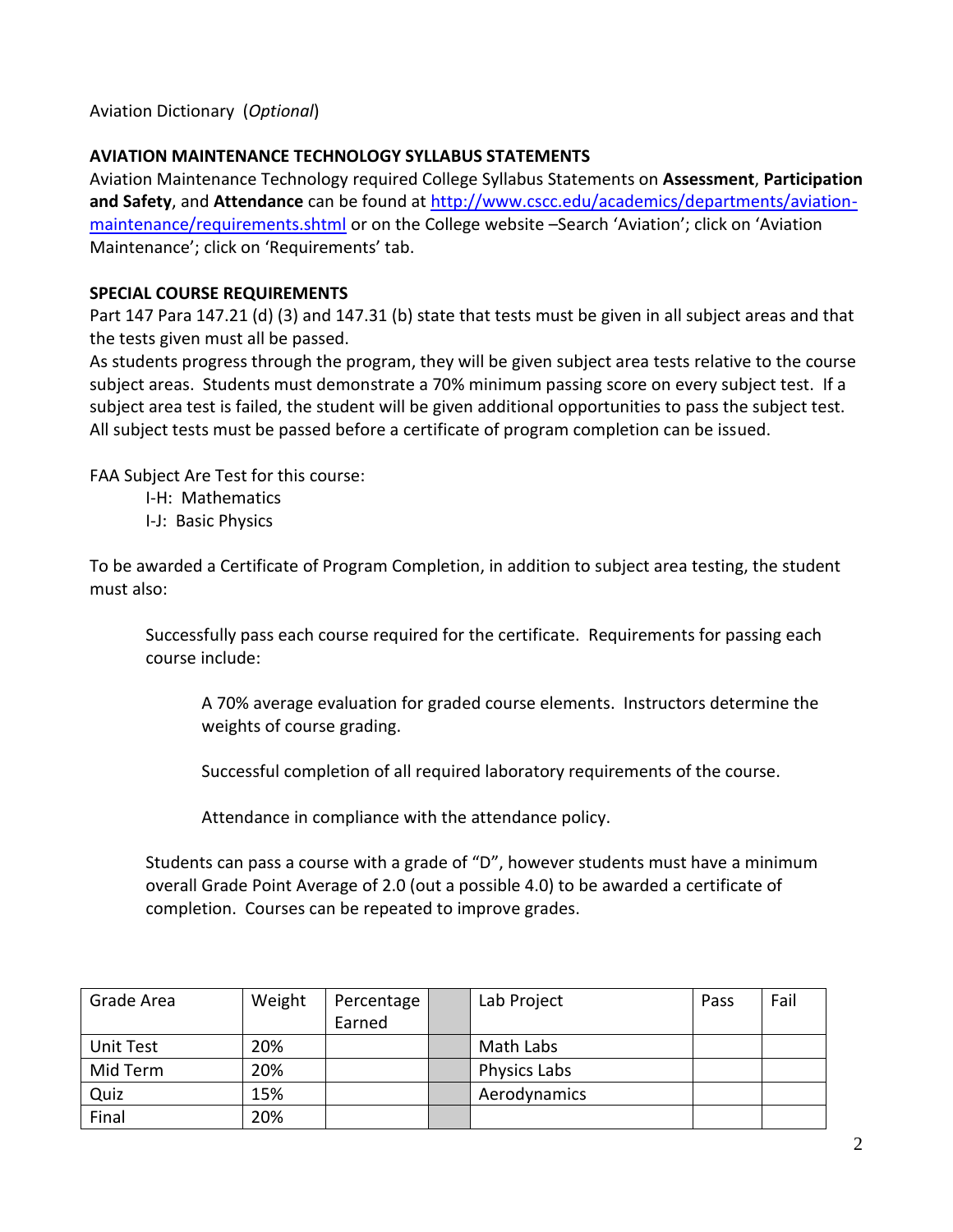| Participation       | 5%  |      |  |  |
|---------------------|-----|------|--|--|
| Other-Labs          | 20% |      |  |  |
| Total               |     | 100% |  |  |
| Course Letter Grade |     |      |  |  |
|                     |     |      |  |  |

Student Resources, Rights, and Responsibilities: Columbus State Community College required College Syllabus Statements on College Policies and Student Support Services can be found at [https://www.cscc.edu/academics/syllabus.shtml.](https://www.cscc.edu/academics/syllabus.shtml)